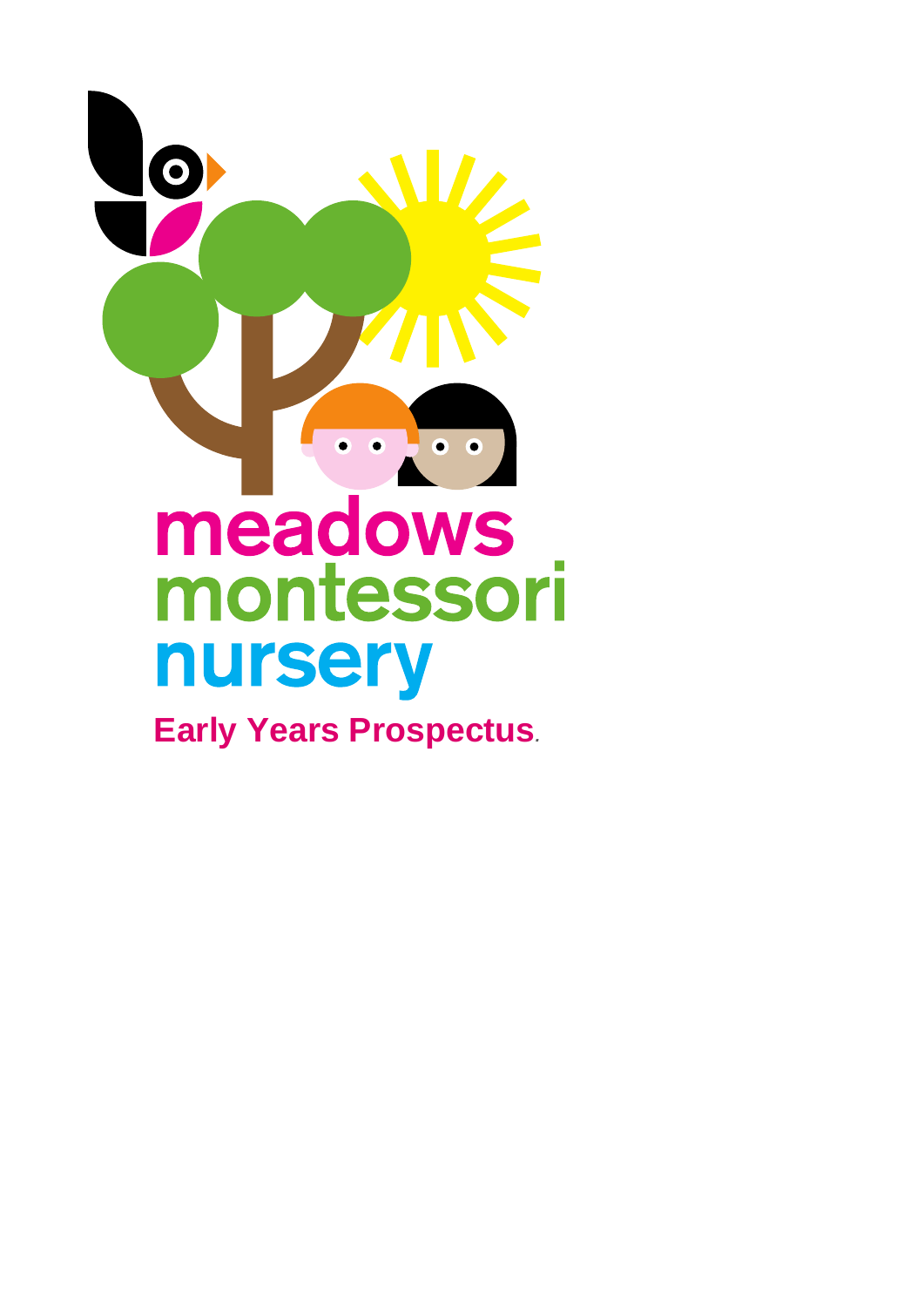

# **10.1 Early Years Prospectus**

**Meadows Montessori Day Nursery Ross Close, Saffron Walden 01799 513858 meadows.montessori3@gmail.com**

Welcome to Meadows and thank you for registering your child with us.

We know how important your child is and aim to deliver the highest quality of care and education to help them to achieve their best.

This prospectus aims to provide you with an introduction to our routines, our approach to supporting your child's learning and development and how we aim to work together with you to best meet your child's individual needs.

### **Our setting aims to:**

- **•** provide high quality care and education for children up to the age of eight;
- work in partnership with parents to help children to learn and develop;
- add to the life and well-being of the local community; and
- **•** offer children and their parents a service that promotes equality and values diversity.

### **Parents**

You are regarded as members of our setting who have full participatory rights. These include a right to be:

- valued and respected;
- **■** kept informed:
- consulted;
- involved: and
- included at all levels.

# **Children's development and learning**

We aim to ensure that each child:

■ is in a safe and stimulating environment;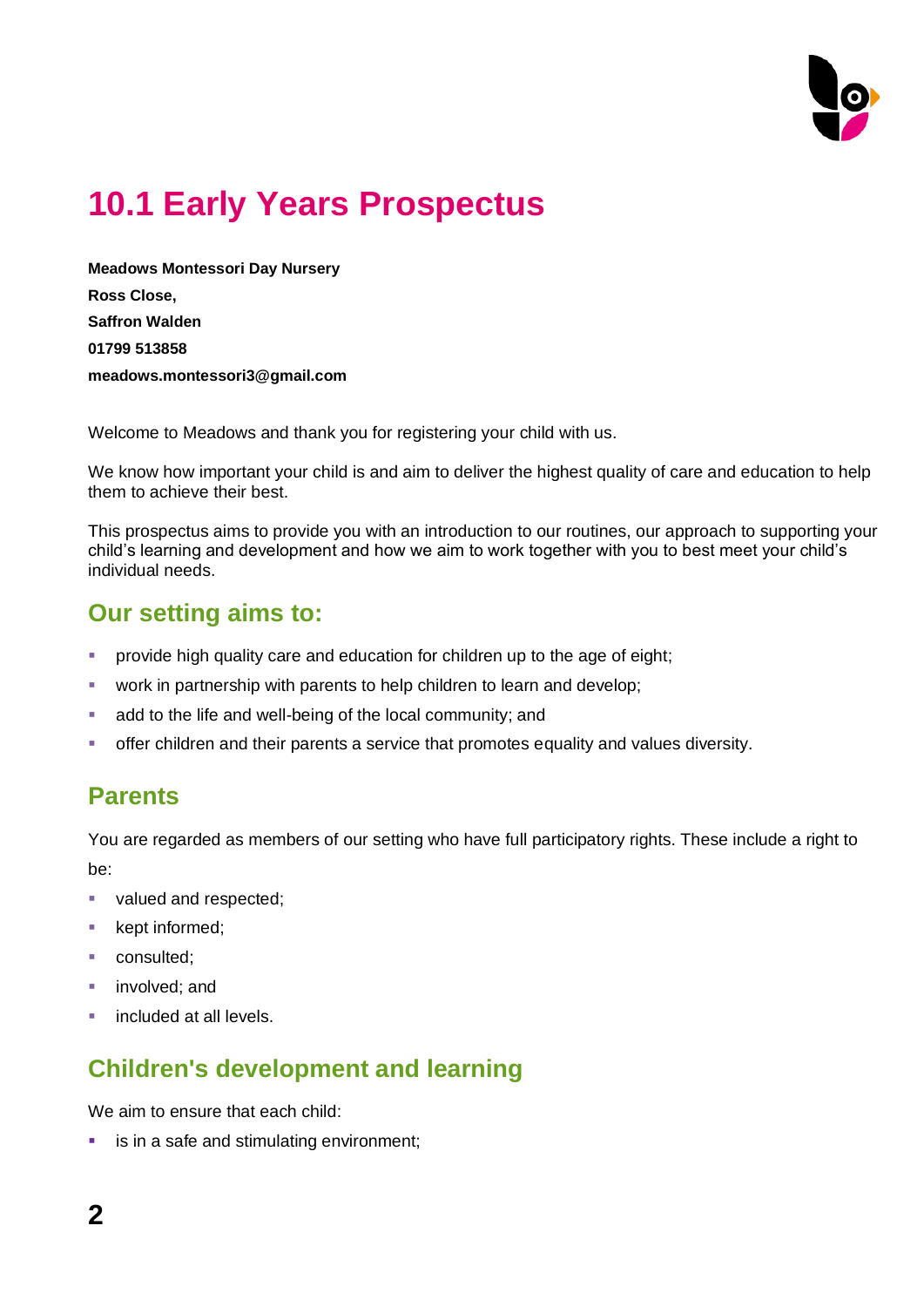

- **EXTER** is given generous care and attention, because of our ratio of qualified staff to children.
- **•** has the chance to join in with other children and adults to live, play, work and learn together;
- **.** is helped to take forward her/his learning and development by being helped to build on what she/he already knows and can do;
- **E** has a personal key person who makes sure each child makes satisfying progress;
- **E** is in a setting that sees parents as partners in helping each child to learn and develop;

# **The Early Years Foundation Stage**

Provision for the development and learning of children from birth to 5 years is guided by the Early Years Foundation Stage. Our provision reflects the four overarching principles of the *Statutory Framework for the Early Years Foundation Stage (EYFS)* (Department for Education, 2012):

#### ▪ *A Unique Child*

Every child is a unique child who is constantly learning and can be resilient, capable, confident and self-assured.

▪ *Positive Relationships*

Children learn to be strong and independent through positive relationships.

#### ▪ *Enabling Environments*

Children learn and develop well in enabling environments, in which their experiences respond to their individual needs and there is a strong partnership between practitioners, parents and carers.

▪ *Learning and Development*

Children develop and learn in different ways and at different rates. The framework covers the education and care of all children in early years provision including children with special educational needs and disabilities.

### **How we provide for development and learning**

Children start to learn about the world around them from the moment they are born. The care and education offered by our setting helps children to continue to do this by providing all of the children with interesting activities that are appropriate for their age and stage of development.

#### *The Areas of Development and Learning comprise of:*

- *Prime Areas*
	- **-** Personal, social and emotional development.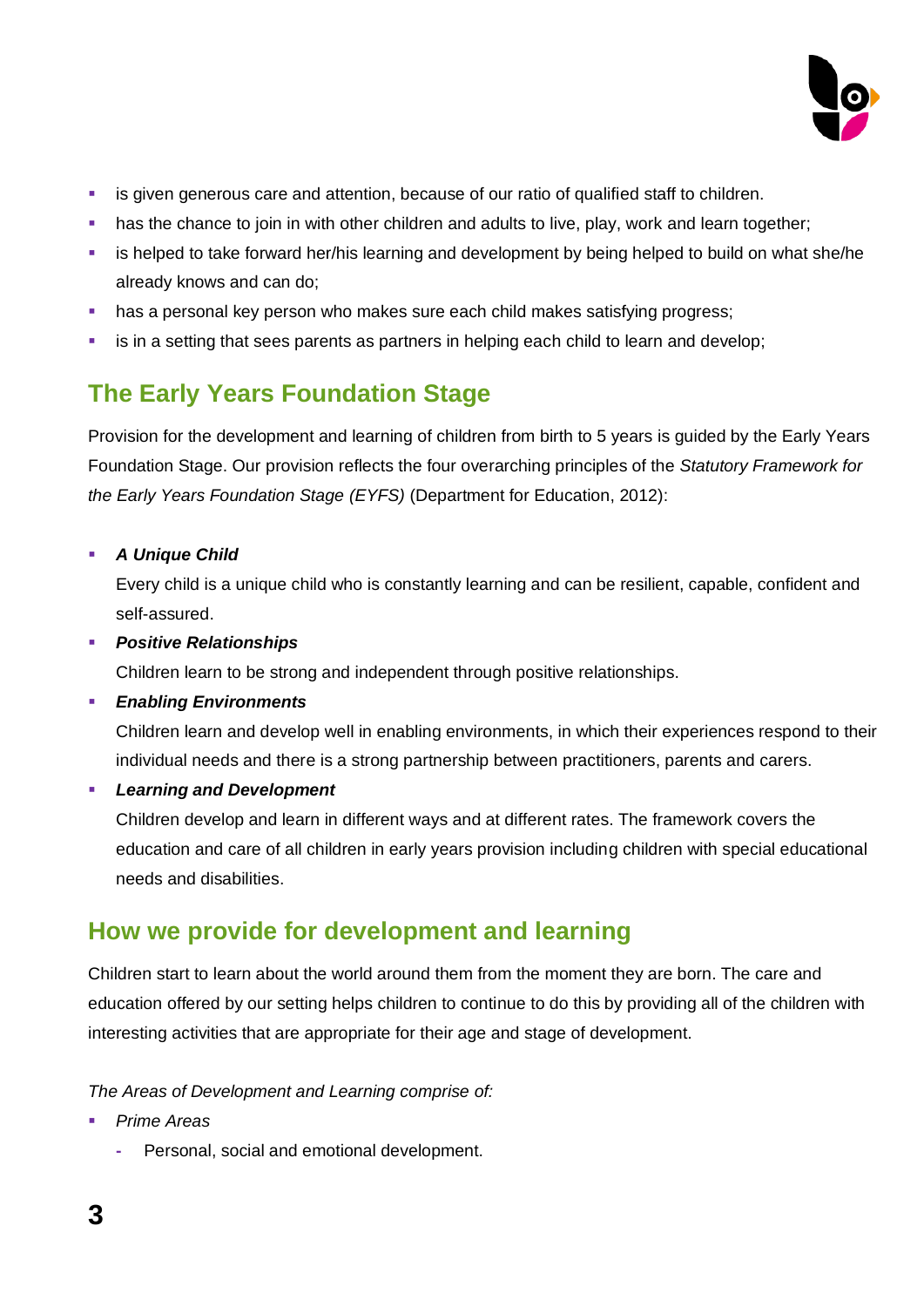

- **-** Physical development.
- **-** Communication and language.
- *Specific Areas* 
	- **-** Literacy.
	- **-** Mathematics.
	- **-** Understanding the world.
	- **-** Expressive arts and design.

For each area, the level of progress that children are expected to have attained by the end of the Early Years Foundation Stage (EYFS) is defined by the Early Learning Goals. These goals state what it is expected that children will know, and be able to do, by the end of the reception year of their education.

The *Early Years Outcomes* (Department for Education, 2013) guidance sets out the likely stages of progress a child makes along their progress towards the Early Learning Goals. Our setting has regard to these when we assess children and plan for their learning. Our programme supports children to develop the knowledge, skills and understanding they need for:

#### *Personal, social and emotional development*

- **•** making relationships;
- **EXECONFERGEDEE SET** self-awareness: and
- **■** managing feelings and behaviour.

#### *Physical development*

- **•** moving and handling; and
- **•** health and self-care.

#### *Communication and language*

- **■** listening and attention;
- **■** understanding; and
- speaking.

#### *Literacy*

reading; and

### **4**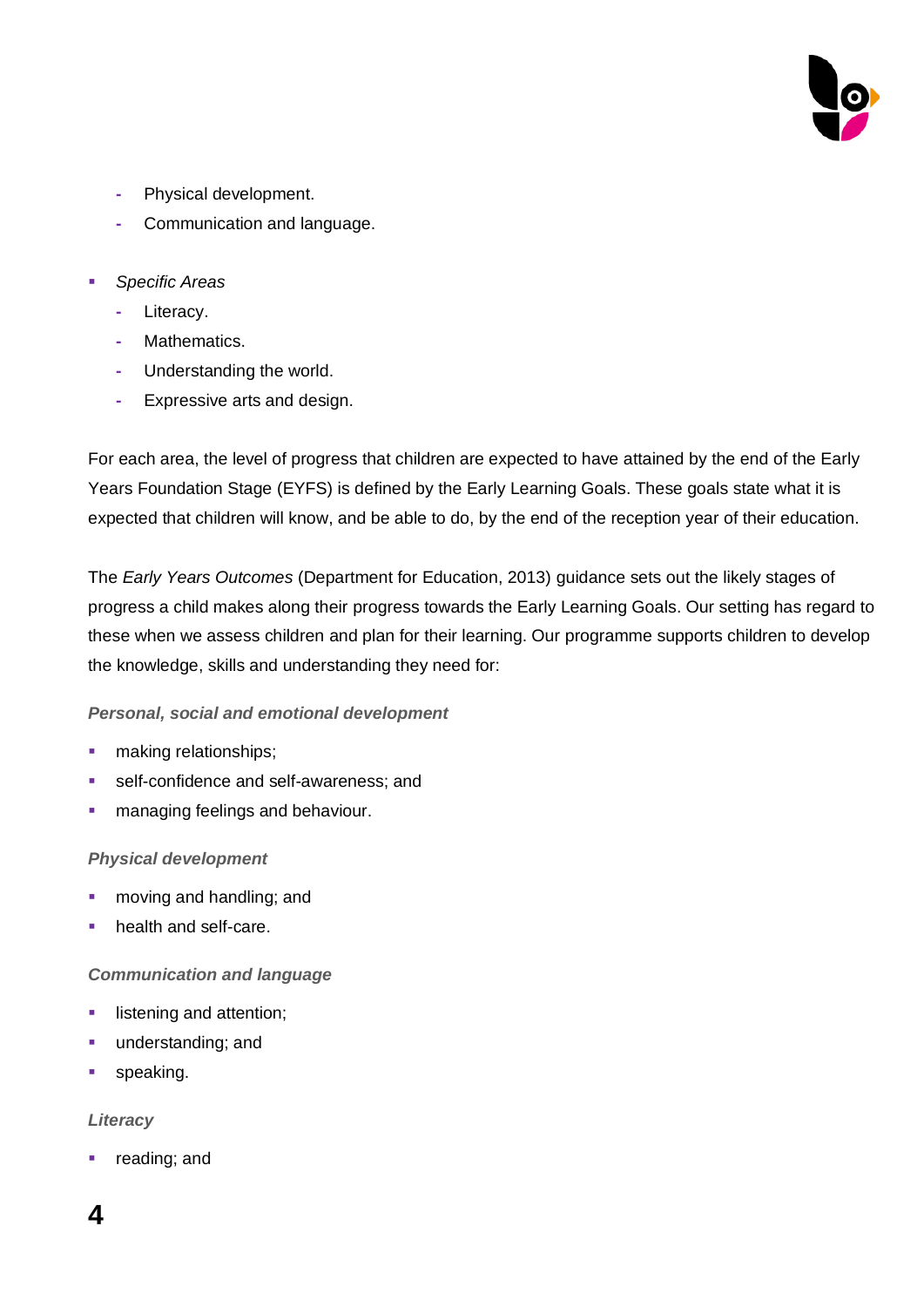

#### ■ writing.

#### *Mathematics*

- numbers; and
- shape, space and measure.

#### *Understanding the world*

- **•** people and communities;
- the world; and
- technology.

#### *Expressive arts and design*

- exploring and using media and materials; and
- **•** being imaginative.

#### *Our approach to learning and development and assessment*

#### *Learning through play*

Being active and playing supports young children's learning and development through doing and talking. This is how children learn to think about and understand the world around them. We use the Early Years Foundation Stage statutory guidance to plan and provide opportunities which will help children to make progress in all areas of learning. This programme is made up of a mixture of activities that children plan and organise for themselves and activities planned and led by practitioners.

#### *Characteristics of effective learning*

We understand that all children engage with other people and their environment through the characteristics of effective learning that are described in the Early Years Foundation Stage as:

- **•** playing and exploring engagement;
- active learning motivation; and
- **•** creating and thinking critically thinking.

We aim to provide for the characteristics of effective learning by observing how a child is learning and being clear about what we can do and provide in order to support each child to remain an effective and motivated learner.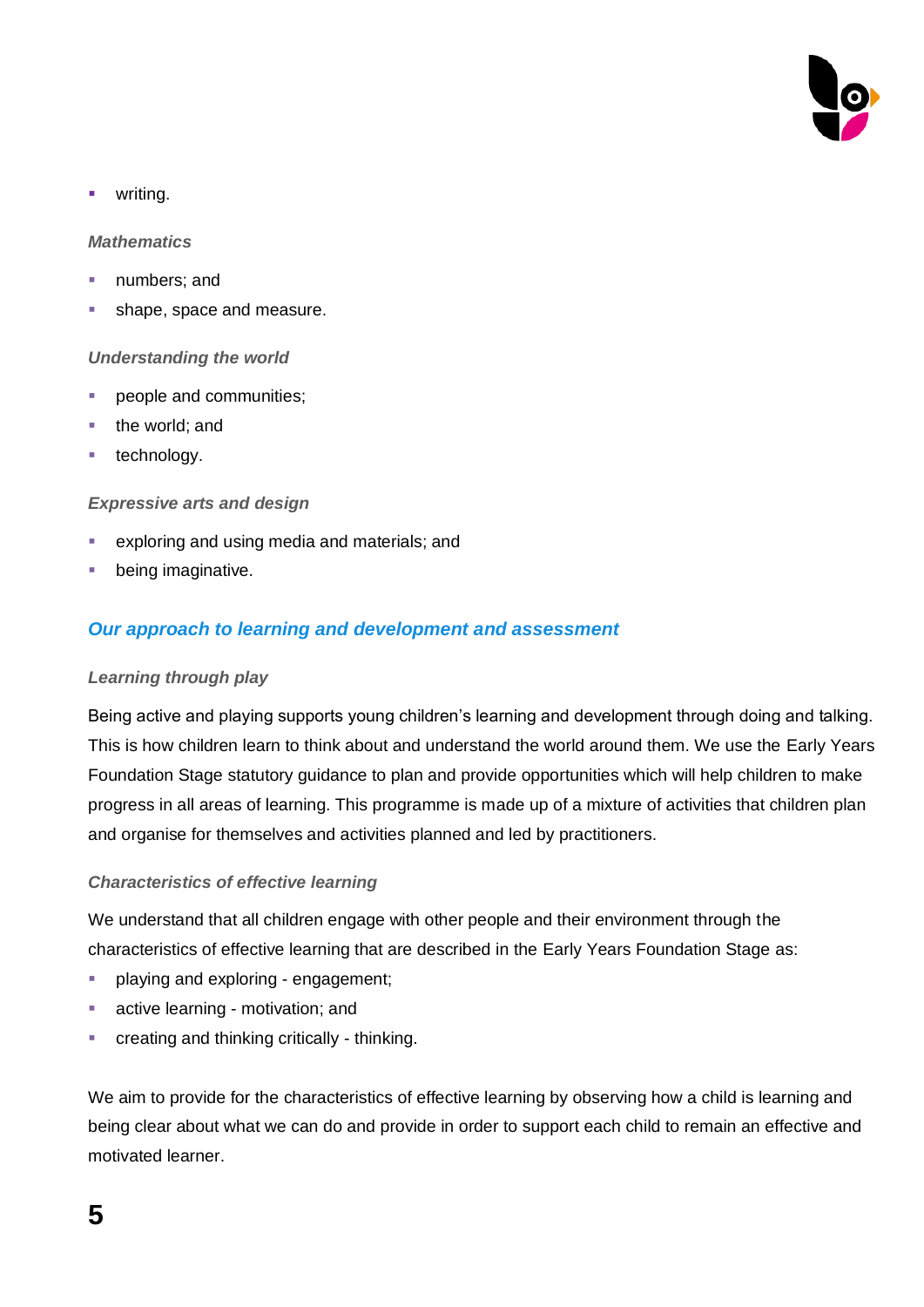

#### *Assessment*

We assess how young children are learning and developing by observing them frequently. We use information that we gain from observations, as well as from photographs or videos of the children, to document their progress and where this may be leading them. We believe that parents know their children best and we will ask you to contribute to assessment by sharing information about what your child likes to do at home and how you, as parents, are supporting development.

We make termly assessment summaries of children's achievement based on our on-going development records. These form part of children's records of achievement. We undertake these assessment summaries at regular intervals, as well as times of transition, such as when a child moves into a different group or when they go on to school.

#### *The progress check at age two*

The Early Years Foundation Stage requires that we supply parents and carers with a short-written summary of their child's development in the three prime areas of learning and development - personal, social and emotional development; physical development; and communication and language - when a child is aged between 24 - 36 months. Your child's key person is responsible for completing the check using information from on-going observational assessments carried out as part of our everyday practice, taking account of the views and contributions of parents and other professionals.

#### *Records of achievement*

We keep a record of achievement for each child. Your child's record of achievement helps us to celebrate together her/his achievements and to work together to provide what your child needs for her/his well-being and to make progress.

Your child's key person will work in partnership with you to keep this record. To do this you and she will collect information about your child's needs, activities, interests and achievements. This information will enable the key person to identify your child's stage of progress. Together, we will then decide on how to help your child to move on to the next stage.

#### *Working together for your child/children*

We maintain the ratio of adults to children in the setting that is set by the Safeguarding and Welfare Requirements. In order to:

### **6**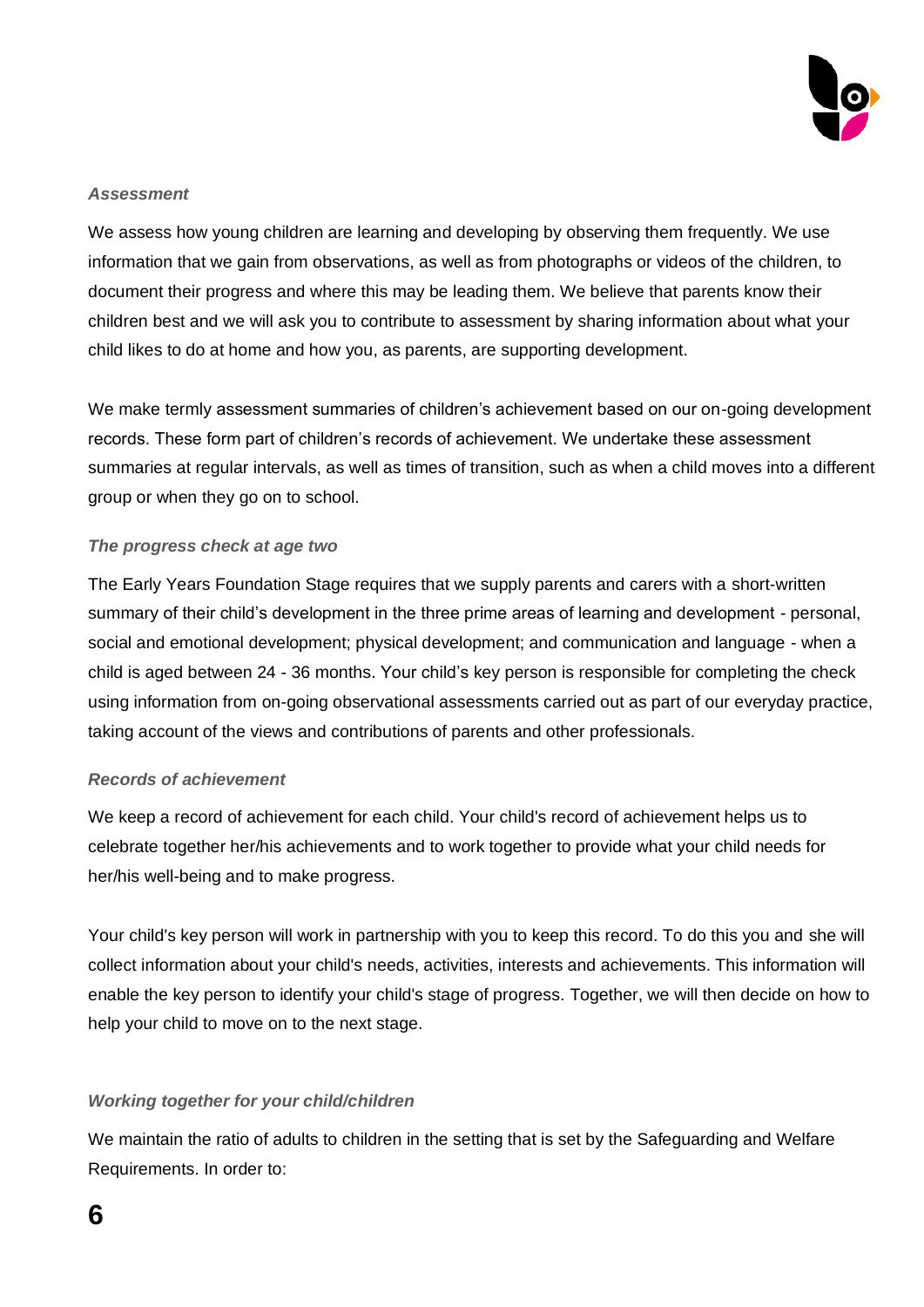

- give time and attention to each child;
- talk with the children about their interests and activities;
- help children to experience and benefit from the activities we provide; and
- allow the children to explore and be adventurous in safety.

## **The staff who work at our setting are:**

| <b>Name</b>        | <b>Job Title</b>          | <b>Qualifications</b>             |
|--------------------|---------------------------|-----------------------------------|
|                    |                           |                                   |
| Colette Loveday    | <b>Owner and Director</b> | BA in Early Years and Early Years |
|                    |                           | <b>Teacher Status</b>             |
| Amanda Broomhead   | Key Person & Deputy Head  | NVQ Level 3 & Level 3 Forest      |
|                    |                           | <b>School Leader</b>              |
| Samantha Law       | <b>Key Person</b>         | NVQ Level 3                       |
|                    |                           |                                   |
| Zoe Patmore        | <b>Key Person</b>         | NVQ Level 3                       |
|                    |                           |                                   |
| Jessica Dickinson  | <b>Key Person</b>         | NVQ Level 3                       |
|                    |                           |                                   |
| Jane Overson       | <b>Key Person</b>         | NVQ Level 2                       |
|                    |                           |                                   |
| Aimee Savill       | <b>Key Person</b>         | NVQ Level 3                       |
|                    |                           |                                   |
| <b>Chloe Smith</b> | <b>Nursery Assistant</b>  | Training towards NVQ Level 3      |
|                    |                           |                                   |
| Daisy Foster       | <b>Nursery Assistant</b>  | Training towards NVQ Level 3      |
|                    |                           |                                   |

*N.B. All staff have a valid Enhanced Certificate from the Disclosure and Barring Service*

| We are open for                                                                              | 51 weeks each year.     |  |
|----------------------------------------------------------------------------------------------|-------------------------|--|
| We are closed                                                                                | For a week at Christmas |  |
| We are open for                                                                              | 5 days each week        |  |
| The times we are open are                                                                    | $8:00am - 6.00pm$       |  |
| We provide care and education for young children between the ages of: 2 and 5 years          |                         |  |
| We can provide holiday and before and after school care for children up to the age of eight. |                         |  |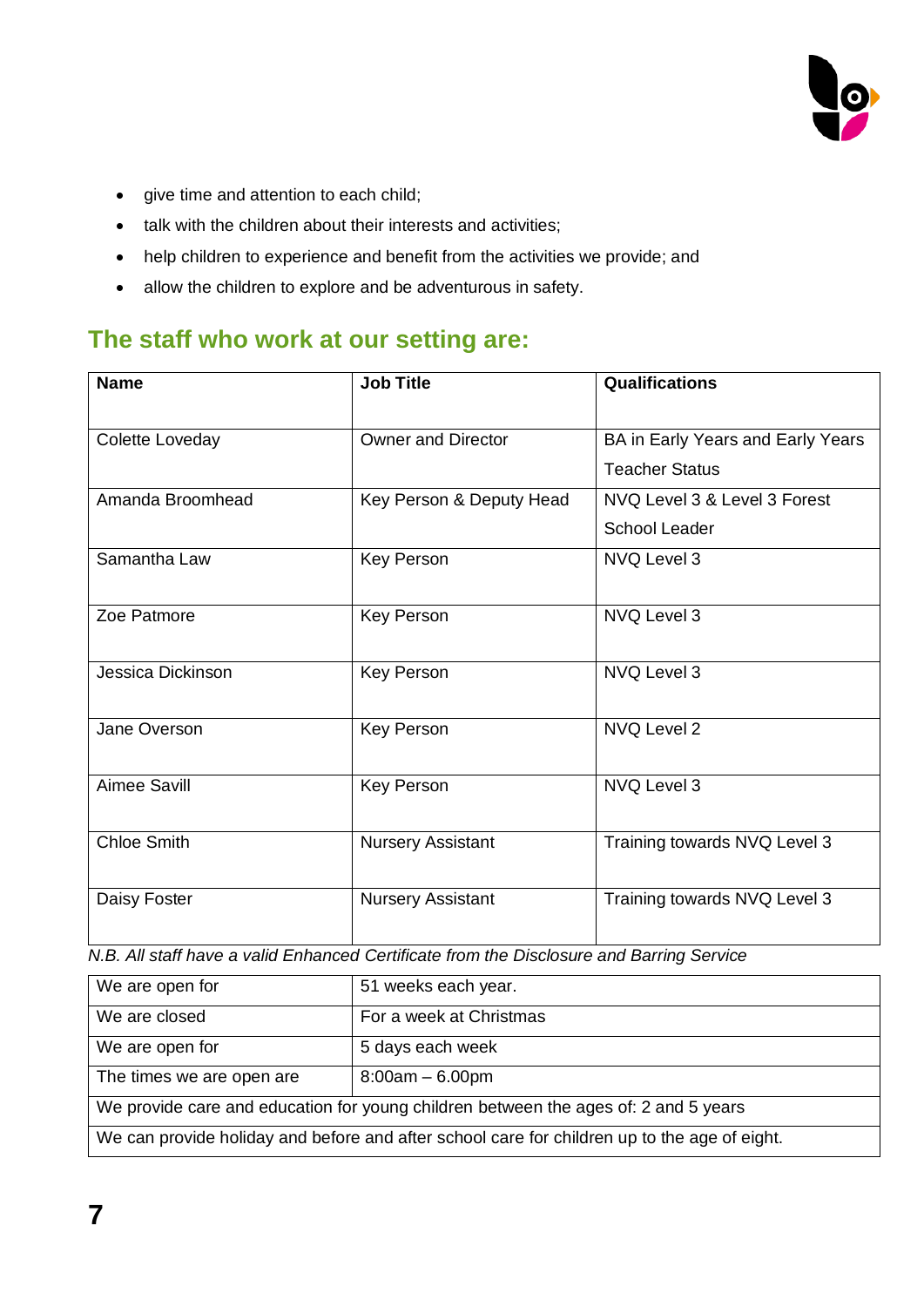

### **How parents take part in the setting**

Our setting recognises parents as the first and most important educators of their children. All of our staff see themselves as partners with parents in providing care and education for their children. There are many ways in which parents can take part in making our setting a welcoming and stimulating place for children and parents, such as:

- exchanging knowledge about their children's needs, activities, interests and progress with our staff;
- contributing to the progress check at age two;
- **Example 1** sharing their own special interests with the children;
- **EXT** taking part in events and informal discussions about the activities and curriculum provided by the setting;
- **•** joining in community activities, in which the setting takes part; and
- **•** building friendships with other parents in the setting.

#### *Joining in*

Joining in is not the only means of taking part in the life of the setting. Parents can offer to take part in a session by sharing their own interests and skills with the children. Parents have visited the setting to discuss cultural festivals and demonstrated cooking classes.

We welcome parents to make an appointment to come into the setting to see it at work or to speak with the staff.

#### *Key person and your child*

Our setting uses a key person approach. This means that each member of staff has a group of children for whom she is particularly responsible. Your child's key person will be the person who works with you to make sure that the childcare that we provide is right for your child's particular needs and interests. When your child first starts at the setting, she will help your child to settle, and throughout your child's time at the setting she will help your child to benefit from our activities.

#### *Learning opportunities for adults*

As well as gaining childcare qualifications, our staff take part in further training in order to help them to keep up-to date with early years care and education. We also keep up-to-date with best practice, as a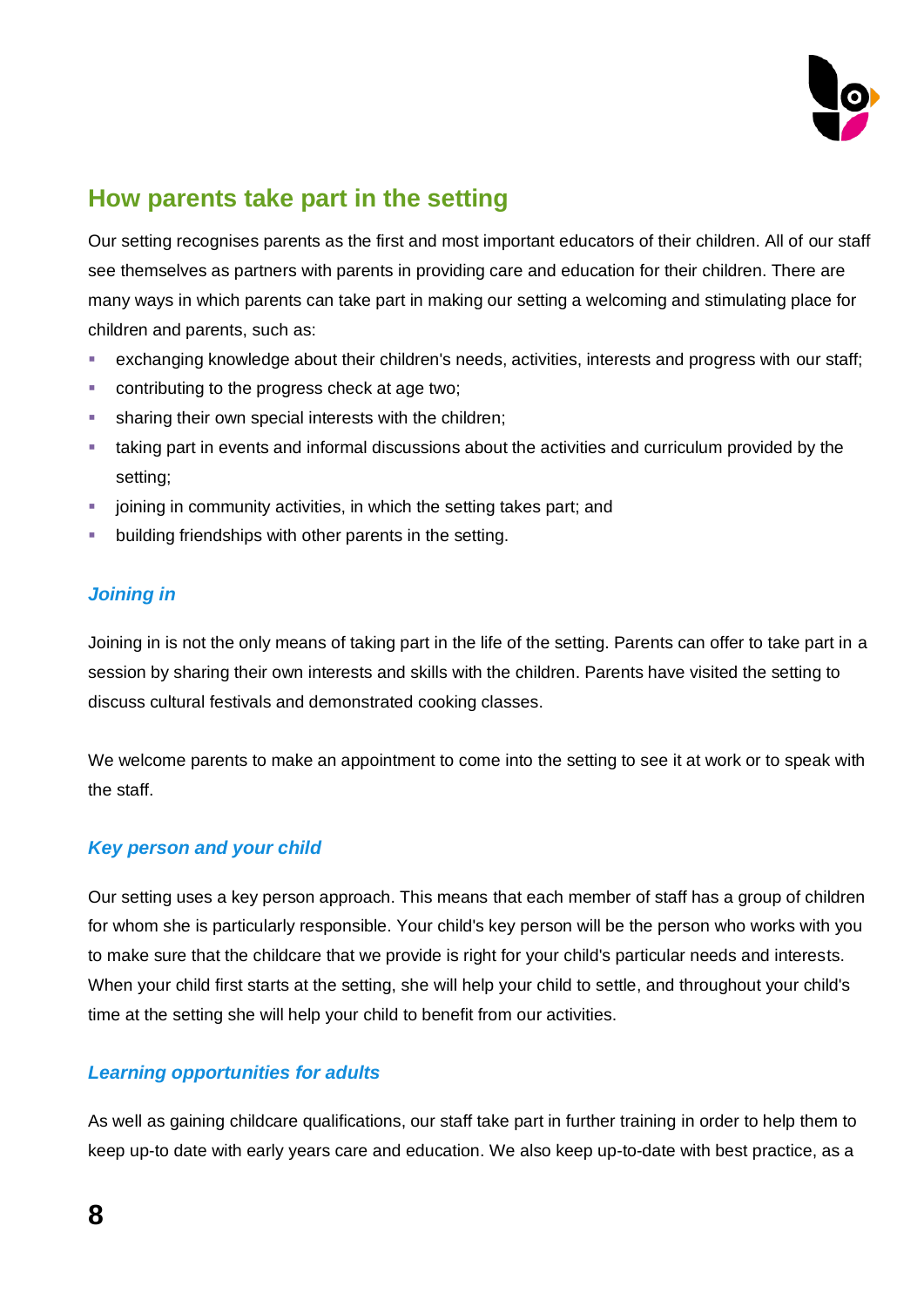

member of the Pre-school Learning Alliance, through *Under 5* magazine and other publications produced by the Alliance.

#### *The setting's timetable and routines*

Our setting believes that care and education are equally important in the experience which we offer children. The routines and activities that make up the day in our setting are provided in ways that:

- help each child to feel that she/he is a valued member of the setting;
- **ensure the safety of each child;**
- help children to gain from the social experience of being part of a group; and
- **•** provide children with opportunities to learn and help them to value learning.

#### *The session*

We organise our sessions so that the children can choose from, and work at, a range of activities and, in doing so, build up their ability to select and work through a task to its completion. The children are also helped and encouraged to take part in adult-led small and large group activities, which introduce them to new experiences and help them to gain new skills, as well as helping them to learn to work with others. Outdoor activities contribute to children's health, their physical development and their knowledge of the world around them. The children have the opportunity, and are encouraged, to take part in outdoor childchosen and adult-led activities, as well as those provided in the indoor classrooms.

#### *Snacks and meals*

We make snacks and meals a social time at which children and adults eat together; snacks and meals are healthy and nutritious. Please ensure that you have told us about your child's dietary needs and so that we can plan accordingly.

#### *Clothing*

We provide protective aprons for the children when they play with messy activities. We encourage children to gain the skills that help them to be independent and look after themselves. These include taking themselves to the toilet, taking off and putting on outdoor clothes. Clothing that is easy for them to manage will help them to do this.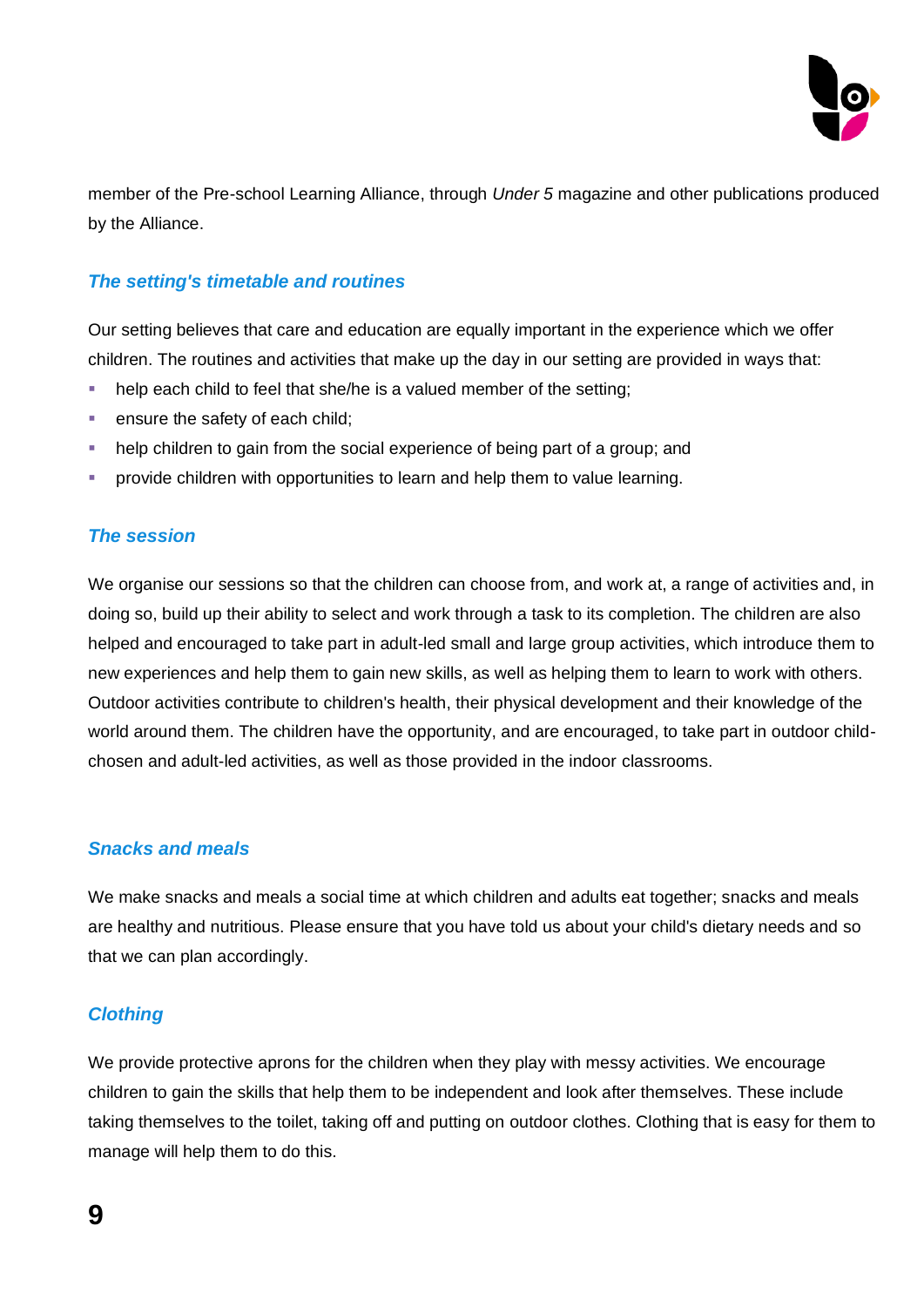

# **Policies**

Copies of our policies and procedures will be given to you to read during the settling-in process, you will also receive notification of any changes to policies and procedures. They are available at all other times when requested.

Our policies help you to make sure that the service provided by our setting is a high quality one and that being a member of the setting is an enjoyable and beneficial experience for each child and her/his parents.

# **Safeguarding children**

Our setting has a duty under the law to help safeguard children against suspected or actual 'significant harm'. Our employment practices ensure children against the likelihood of abuse in our setting and we have a procedure for managing complaints or allegations against a member of staff.

Our way of working with children and their parents ensures that we are aware of any problems that may emerge and can offer support, including referral to appropriate agencies, when necessary, to help families in difficulty.

| Our Safeguarding Officers are: | Colette Loveday & Amanda Broomhead |
|--------------------------------|------------------------------------|

#### **Special needs**

To make sure that our provision meets the needs of each individual child, we take account of any special needs a child may have. We work to the requirements of the Special Educational Needs Code of Practice (2001).

| Our Special Educational Needs Co-ordinator is | Colette Loveday |
|-----------------------------------------------|-----------------|
|-----------------------------------------------|-----------------|

# **The management of our setting**

| The setting is owned and governed by | Colette Loveday |
|--------------------------------------|-----------------|